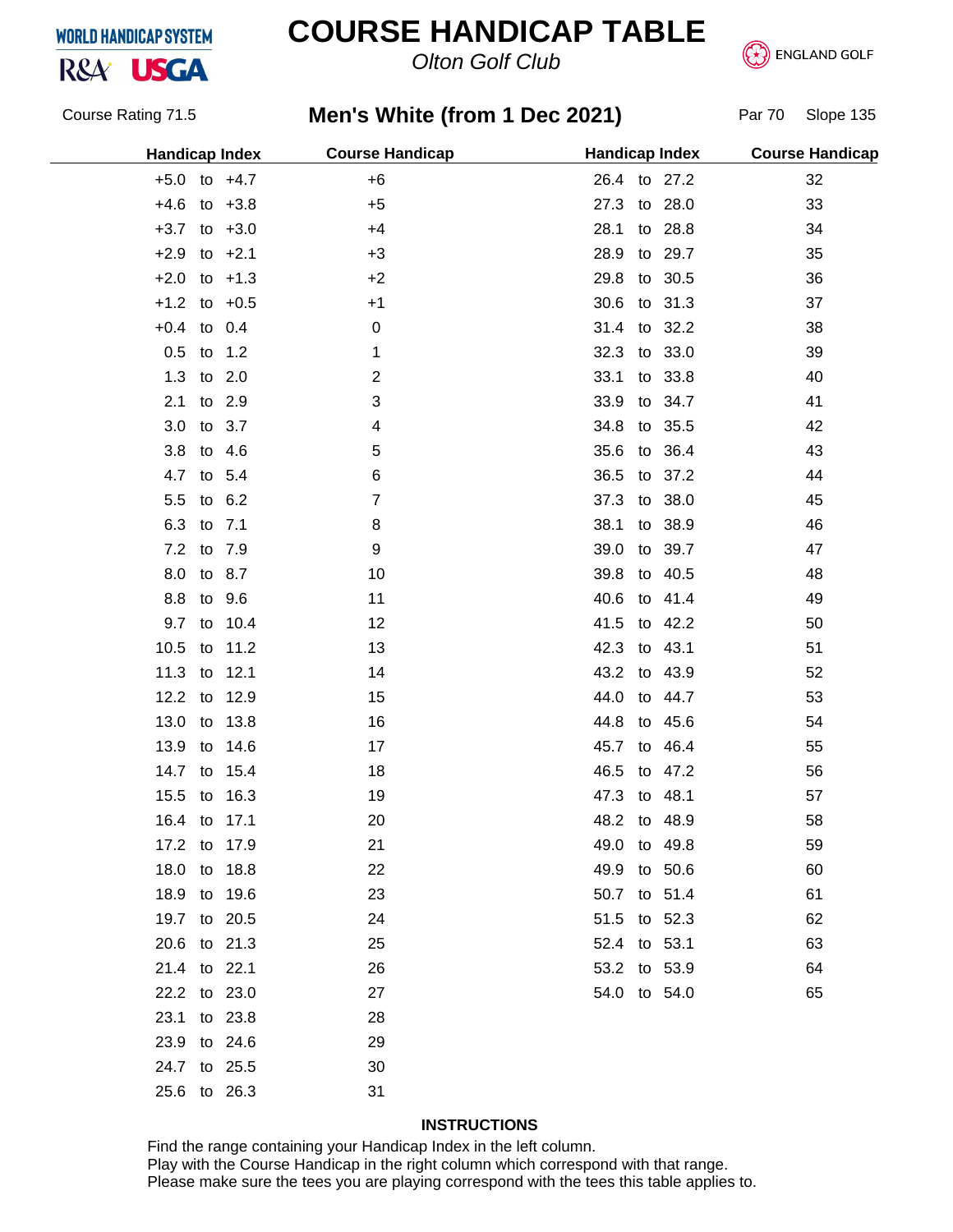R&A<sup>'</sup> USGA

# COURSE HANDICAP TABLE



*Olton Golf Club*

| <b>Course Rating 70.0</b> | Men's Yellow (from 1 Dec 2021) |                 | Par 70<br>Slope 132 |
|---------------------------|--------------------------------|-----------------|---------------------|
| Handicap Index            | Course Handicap                | Handicap Index  | Course Handicap     |
| $+5.0$ to $+4.8$          | $+6$                           | 27.0 to 27.8    | 32                  |
| $+4.7$ to $+3.9$          | $+5$                           | 27.9 to 28.6    | 33                  |
| $+3.8$ to $+3.0$          | $+4$                           | 28.7 to 29.5    | 34                  |
| $+2.9$ to $+2.2$          | $+3$                           | 29.6 to 30.3    | 35                  |
| $+2.1$ to $+1.3$          | $+2$                           | 30.4 to 31.2    | 36                  |
| $+1.2$ to $+0.5$          | $+1$                           | 31.3 to 32.1    | 37                  |
| $+0.4$ to 0.4             | $\mathbf 0$                    | 32.2 to 32.9    | 38                  |
| 0.5 to 1.2                | 1                              | 33.0 to 33.8    | 39                  |
| 1.3<br>to 2.1             | $\overline{c}$                 | 33.9 to 34.6    | 40                  |
| 2.2 to 2.9                | 3                              | 34.7 to 35.5    | 41                  |
| 3.0 to 3.8                | 4                              | 35.6 to 36.3    | 42                  |
| 3.9<br>to 4.7             | 5                              | 36.4 to 37.2    | 43                  |
| 4.8<br>to 5.5             | 6                              | 37.3 to 38.0    | 44                  |
| 5.6 to 6.4                | 7                              | 38.1 to 38.9    | 45                  |
| 6.5<br>to 7.2             | 8                              | 39.0<br>to 39.8 | 46                  |
| 7.3 to 8.1                | 9                              | 39.9 to 40.6    | 47                  |
| 8.2 to 8.9                | 10                             | 40.7 to 41.5    | 48                  |
| 9.0<br>to 9.8             | 11                             | 41.6 to 42.3    | 49                  |
| to 10.7<br>9.9            | 12                             | 42.4 to 43.2    | 50                  |
| 10.8 to 11.5              | 13                             | 43.3 to 44.0    | 51                  |
| 11.6 to 12.4              | 14                             | 44.1 to 44.9    | 52                  |
| 12.5 to 13.2              | 15                             | 45.0<br>to 45.7 | 53                  |
| 13.3 to 14.1              | 16                             | 45.8 to 46.6    | 54                  |
| 14.2 to 14.9              | 17                             | 46.7 to 47.5    | 55                  |
| 15.0 to 15.8              | 18                             | 47.6 to 48.3    | 56                  |
| 15.9 to 16.6              | 19                             | 48.4 to 49.2    | 57                  |
| 16.7 to 17.5              | 20                             | 49.3 to 50.0    | 58                  |
| 17.6 to 18.4              | 21                             | 50.1 to 50.9    | 59                  |
| 18.5 to 19.2              | 22                             | 51.0 to 51.7    | 60                  |
| 19.3 to 20.1              | 23                             | 51.8 to 52.6    | 61                  |
| 20.2 to 20.9              | 24                             | 52.7 to 53.5    | 62                  |
| 21.0 to 21.8              | 25                             | 53.6 to 54.0    | 63                  |
| 21.9 to 22.6              | 26                             |                 |                     |
| 22.7 to 23.5              | 27                             |                 |                     |
| 23.6 to 24.3              | 28                             |                 |                     |
| 24.4 to 25.2              | 29                             |                 |                     |
| 25.3 to 26.1              | 30                             |                 |                     |
| 26.2 to 26.9              | 31                             |                 |                     |

#### **INSTRUCTIONS**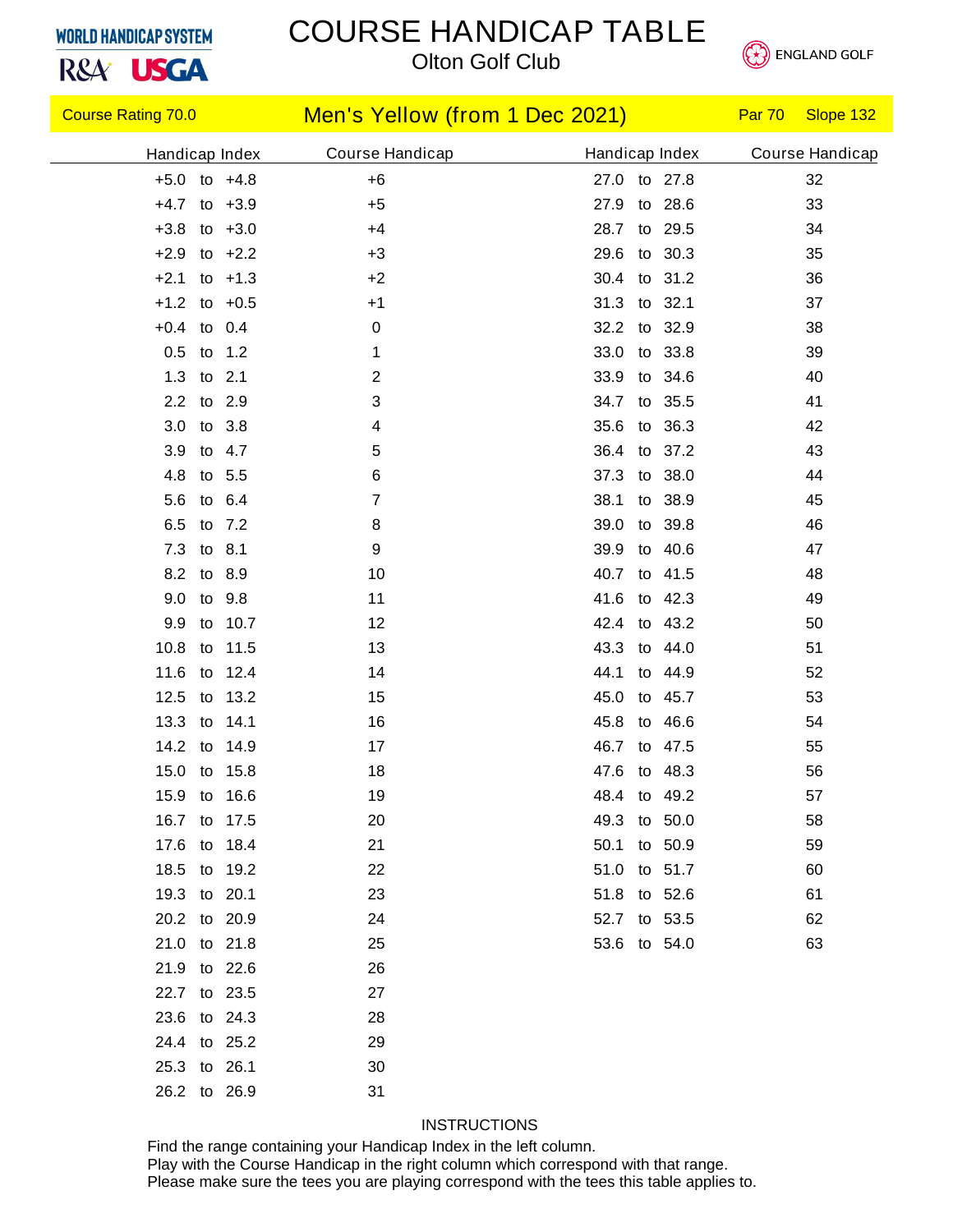R&A<sup>'</sup> USGA

### COURSE HANDICAP TABLE

*Olton Golf Club*



| <b>Course Rating 73.7</b> |                       | Women's Red (from 1 Dec 2021) |                | <b>Par 73</b> | Slope 136       |
|---------------------------|-----------------------|-------------------------------|----------------|---------------|-----------------|
| Handicap Index            | Course Handicap       |                               | Handicap Index |               | Course Handicap |
| $+5.0$ to $+4.6$          | $+6$                  |                               | 26.2 to 27.0   |               | 32              |
| $+4.5$<br>to $+3.8$       | $+5$                  | 27.1                          | to 27.8        |               | 33              |
| $+3.7$ to $+3.0$          | $+4$                  | 27.9                          | to 28.6        |               | 34              |
| to $+2.1$<br>$+2.9$       | $+3$                  | 28.7                          | to 29.4        |               | 35              |
| $+2.0$<br>to $+1.3$       | $+2$                  | 29.5                          | to 30.3        |               | 36              |
| $+1.2$ to $+0.5$          | $+1$                  | 30.4                          | to 31.1        |               | 37              |
| $+0.4$ to 0.4             | 0                     |                               | 31.2 to 31.9   |               | 38              |
| 0.5<br>to                 | 1.2<br>1              | 32.0                          | to 32.8        |               | 39              |
| 1.3 to 2.0                | $\overline{2}$        | 32.9                          | to 33.6        |               | 40              |
| 2.1<br>to 2.9             | 3                     | 33.7                          | to 34.4        |               | 41              |
| 3.0<br>to                 | 3.7<br>4              | 34.5                          | to 35.3        |               | 42              |
| 3.8<br>to 4.5             | 5                     | 35.4                          | to 36.1        |               | 43              |
| 4.6<br>to 5.4             | 6                     | 36.2                          | to 36.9        |               | 44              |
| 5.5<br>to                 | 6.2<br>$\overline{7}$ | 37.0                          | to 37.8        |               | 45              |
| 6.3<br>to                 | 7.0<br>8              | 37.9                          | to 38.6        |               | 46              |
| 7.1<br>to 7.8             | 9                     | 38.7                          | to 39.4        |               | 47              |
| 7.9<br>to                 | 10<br>8.7             | 39.5                          | to 40.2        |               | 48              |
| 8.8<br>to                 | 9.5<br>11             | 40.3                          | to 41.1        |               | 49              |
| 9.6<br>to                 | 10.3<br>12            | 41.2                          | to 41.9        |               | 50              |
| 10.4<br>to                | 11.2<br>13            | 42.0                          | to 42.7        |               | 51              |
| 11.3<br>to                | 12.0<br>14            | 42.8                          | to 43.6        |               | 52              |
| 12.1<br>to                | 12.8<br>15            | 43.7                          | to 44.4        |               | 53              |
| 12.9<br>to                | 13.7<br>16            | 44.5                          | to 45.2        |               | 54              |
| 13.8<br>to                | 14.5<br>17            | 45.3                          | to 46.1        |               | 55              |
| 14.6 to                   | 15.3<br>18            |                               | 46.2 to 46.9   |               | 56              |
| 15.4 to 16.2              | 19                    |                               | 47.0 to 47.7   |               | 57              |
| 16.3 to 17.0              | 20                    |                               | 47.8 to 48.6   |               | 58              |
| 17.1 to 17.8              | 21                    |                               | 48.7 to 49.4   |               | 59              |
| 17.9 to 18.6              | 22                    |                               | 49.5 to 50.2   |               | 60              |
| 18.7 to 19.5              | 23                    |                               | 50.3 to 51.0   |               | 61              |
| 19.6 to 20.3              | 24                    |                               | 51.1 to 51.9   |               | 62              |
| 20.4 to 21.1              | 25                    |                               | 52.0 to 52.7   |               | 63              |
| 21.2 to 22.0              | 26                    |                               | 52.8 to 53.5   |               | 64              |
| 22.1 to 22.8              | 27                    |                               | 53.6 to 54.0   |               | 65              |
| 22.9 to 23.6              | 28                    |                               |                |               |                 |
| 23.7 to 24.5              | 29                    |                               |                |               |                 |
| 24.6 to 25.3              | 30                    |                               |                |               |                 |
| 25.4 to 26.1              | 31                    |                               |                |               |                 |

#### **INSTRUCTIONS**